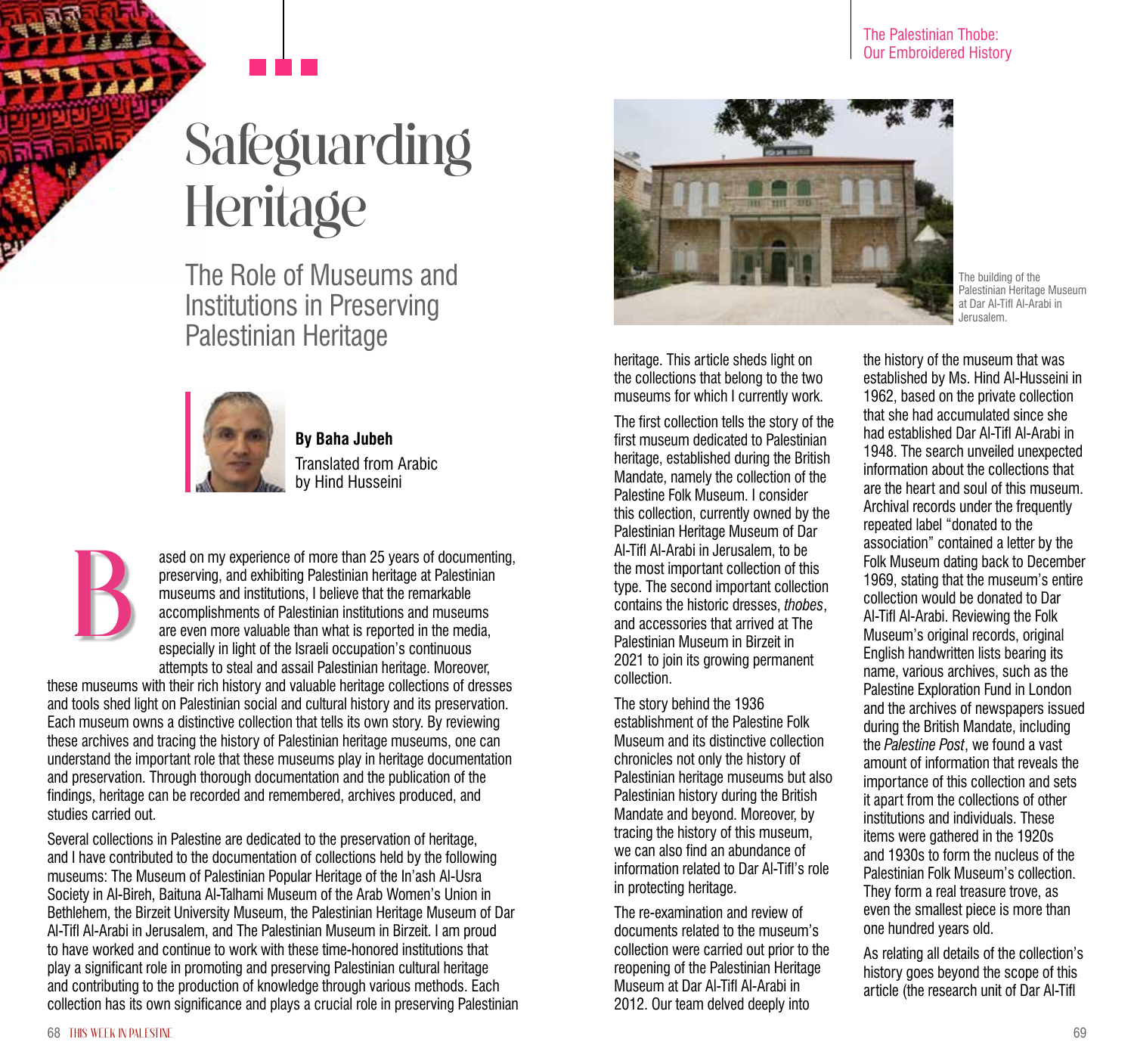## The Palestinian Thobe: Our Embroidered History



An original catalog documenting the items in the Folk Museum, including items dating back to 1936.

is already researching this topic), I will summarize the information as much as possible, yet wish to demonstrate the significant role museums and their collections have played in preserving Palestinian heritage. They serve as a source to gain knowledge, education, compelling arguments

| <b>Come Make</b><br>Jud Bartin<br>Fold in 12<br>L. Fueller<br>$\frac{1-\sqrt{2}}{2\pi}\frac{(\mathcal{E}_{\text{max}})^2}{\sum_{i=1}^{2}\frac{1}{\log X_i}}$<br>Painting Ladie<br>such of Lots<br>$-1144$<br><b>Internet Edison</b>                                                                 |                                                                                                                                                  |
|-----------------------------------------------------------------------------------------------------------------------------------------------------------------------------------------------------------------------------------------------------------------------------------------------------|--------------------------------------------------------------------------------------------------------------------------------------------------|
| list packing<br>have the lives.<br>L. pulsando<br>Police at fold on<br>life. Street for wheel<br>and only view.<br>$\mathbf{A} \cdot \mathbf{A}^{\mathbf{c}} = \mathbf{A} \cdot \mathbf{A} \cdot \mathbf{A}^{\mathbf{c}} \cdot \mathbf{A}^{\mathbf{c}} \cdot \mathbf{A}^{\mathbf{c}}$<br>I can herd | Press Comy Mon<br>limit, painting on                                                                                                             |
| Fristan<br>or Failure<br><b>Profession</b><br>and all half.<br><b>Restaura</b><br>$15a$ .<br>Beauti<br><b>Sulvedge</b><br><b>Carolin Chap</b>                                                                                                                                                       | bell fames<br>Base and & firms<br>sude, his of these<br>Johnson C. Sull, Group<br>first hasted at<br>back, 7 backs cornel<br>round to the June 1 |
| the sent<br>fani far ei d<br>61546 L<br>Carl and<br>Binness of the<br>Guardian<br>Jan Yame<br><b>GALLINE COMM</b><br>0.548<br>TNE<br>こいんかみんか                                                                                                                                                        | Ville there<br>Read which must<br>head to tay and<br>hand in place.                                                                              |

Part of the catalog and a study of the collections of the Palestinian Folk Museum in 1936.

based on scientific facts, and tangible evidence, which contributes to heritage protection rather than expressing nostalgia for the past. The professional research and documentation carried out by Dar Al-Tifl and its museum are a good example of such an endeavor.

The archives indicate that the first attempt to establish a folklore museum in Palestine dates back to 1923 and originated with the Pro-Jerusalem

Society. But the society succeeded only in obtaining some metal and wooden items which they stored at the Jerusalem Citadel.<sup>;</sup> In 1926, the Palestinian Department of Antiquities embarked on a new project that aimed to establish the Museum of National Life. The Mandate government



donated 500 pounds to assist with its establishment, but the collectors only succeeded in purchasing a few heritage items that were stored at the department; ten years later, the remainder of the budget, which amounted to 475 pounds, was returned to the government treasury.<sup>ii</sup> In 1935, the Association of the Palestine Folk Museum was formed to establish the museum of the same



Examples of documentary photography of the collection in the 1930s.

name.<sup>iii</sup> In accordance with Article VI of the Ottoman Associations Law, the museum obtained an official license from the Government of Palestine on November 29, 1935.<sup>iv</sup> In 1936, the museum was inaugurated in temporary premises: two rooms in Al-Dabbagha neighborhood, next to the Church of the Holy Sepulcher. The government promised to allocate a more suitable space in the Jerusalem Citadel at a later date<sup>v</sup>

At this stage, Violet Barber, the wife of Neville Barber,<sup>vi</sup> played a prominent role in establishing and managing the museum. She was elected its

honorary curator until she and her husband left Palestine in June 1939. A farewell party was held to honor her efforts at the museum.<sup>vii</sup> and she remained dedicated to the museum and its collection even after she left the country. Her name was mentioned everywhere, even after the collection became part of the Palestinian Heritage Museum at Dar Al-Tifl. Archives and letters indicate that she visited Palestine more than once in attempts to revive the museum and document its collection. In 1982, she celebrated her eightieth birthday at the home of Hind Al-Husseini in Dar Al-Tifl Al-Arabi.



Ms. Zainab Al-Husseini's translation of the old catalogs of the Palestinian Folk Museum, made after the museum was opened at Dar Al-Tifl in 1978.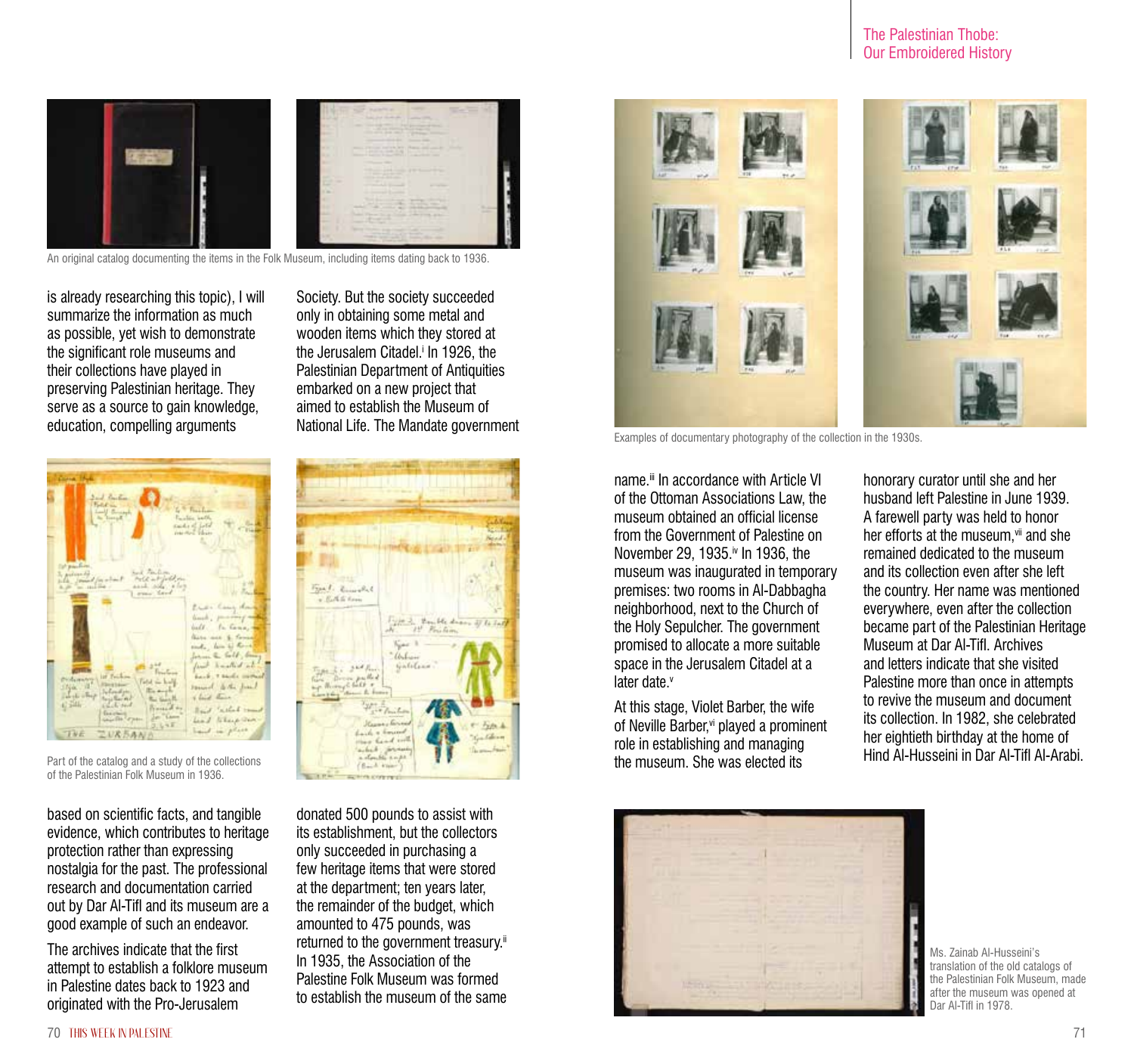

Part of the items exhibited at the Folk Museum when it was located in Al-Dabbagha neighborhood.

The museum was not eligible to receive aid from the Association of British Museums on the grounds that Palestine was under the British Mandate. Thus, an appeal for donations was published in *The Times* on April 9, 1937, viii and to further encourage the British to donate to the museum, 25 dresses from its valuable collection of clothing were sent to England to be displayed in an exhibition in London in 1938. In 1939, the collection was moved to the headquarters of the former Department of Antiquities in the Way House building in Jerusalem's Sheikh Jarrah neighborhood<sup>ix</sup> and in 1941 to the Jerusalem Citadel under the supervision of the Palestine Folk Museum Society. But another location had to be found when after the 1948 *Nakba*, the Jerusalem Citadel was used as barracks for the Jordanian army. The collections were boxed and transferred to the Palestinian Archaeological Museum, known today as the Rockefeller Museum, where they were placed under the watchful eye of its curator, Youssef Saad, pending a decision regarding their fate. The Committee of Friends of the Folk Museum in Arab Jerusalem, based in London, remained officially responsible for following up on the collections' affairs. Violet Barber was authorized to transfer the responsibility for the museum to an official Jordanian authority in return for guarantees: the collections would be re-displayed in an appropriate building within a specific

time, the Jordanian government would sponsor the funding of the museum, and a Jordanian expert would take on the responsibility of managing the collection. In 1962, following a meeting attended by Rawhi Al-Khatib, mayor of Jerusalem, Awni Al-Dajani, director of the Department of Antiquities, and Violet Barber, the ownership of the collections of the museum was transferred to the Jerusalem Municipality.

In 1966, a Jerusalemite board of trustees for the Folk Museum was formed that included Anwar Al-Khatib, governor of Jerusalem as chairman of the council; Rawhi Al-Khatib, mayor of Jerusalem as vice-chairman; Youssef Saad as secretary general; Saadiya Al-Tal×; Nadia Al-Issa; Najwa Al-Husseini; Nahil Bishara<sup>xi</sup>; Asiya Halabi; Jamal Badran<sup>xii</sup>; Daoud Talil<sup>xiii</sup>; Awni Dajani, director of the Department of Antiquities; and Ghaleb Barakat, director of the Department of Tourism. That same year, the London-based Committee of Friends of the Folk Museum in Arab Jerusalem purchased a collection of Palestinian *thobes* from the Church Missionary Society. They informed Youssef Saad that they intended to add these to the Folk Museum collection at the Palestinian Museum, provided that the museum would exhibit it to the public under suitable conditions and in a suitable



An invitation card for the exhibition that was held in London in 1938.

The Palestinian Thobe: Our Embroidered History

location within 12 months, otherwise the committee would give it to a museum in England. This condition was approved by Folk Museum's board of trustees during a session held in May 1966, but not met in practice, and the dresses were donated to the British Museum instead.

In 1967, the collections of the Folk Museum were transferred to the building of the Jerusalem Electricity Company. Shelagh Weir, the author of the famous book entitled *Palestinian Costumes*, published by the British Museum in 1989, stated that Youssef Saad gave her permission to view the collections in 1968, while she was in the company's storage room for her research on Palestinian customs, undertaken with the assistance of Violet Barber.

As Anwar Al-Khatib, chairman of the museum's board of trustees had a strong relationship with Dar Al-Tifl Al-Arabi, the collection was donated to Dar Al-Tifl, according to an official letter dated September 12, 1969, signed by Anwar Al-Khatib and three members of the board.

To further highlight the role museums play in preserving and disseminating knowledge on Palestinian heritage, I would like to briefly mention the heritage collection that has recently arrived at The Palestinian Museum in Birzeit, receiving a huge echo in the press. It was professionally dealt with in all aspects of documentation, storage, and management. Traditional collections at museums play a crucial role in preserving Palestinian heritage and passing traditional knowledge to future generations. This can be achieved with the assistance of skilled staff who ensure that the storage and display of the collections are appropriately managed. The presence of such skilled and expert staff at The Palestinian Museum gives its collection